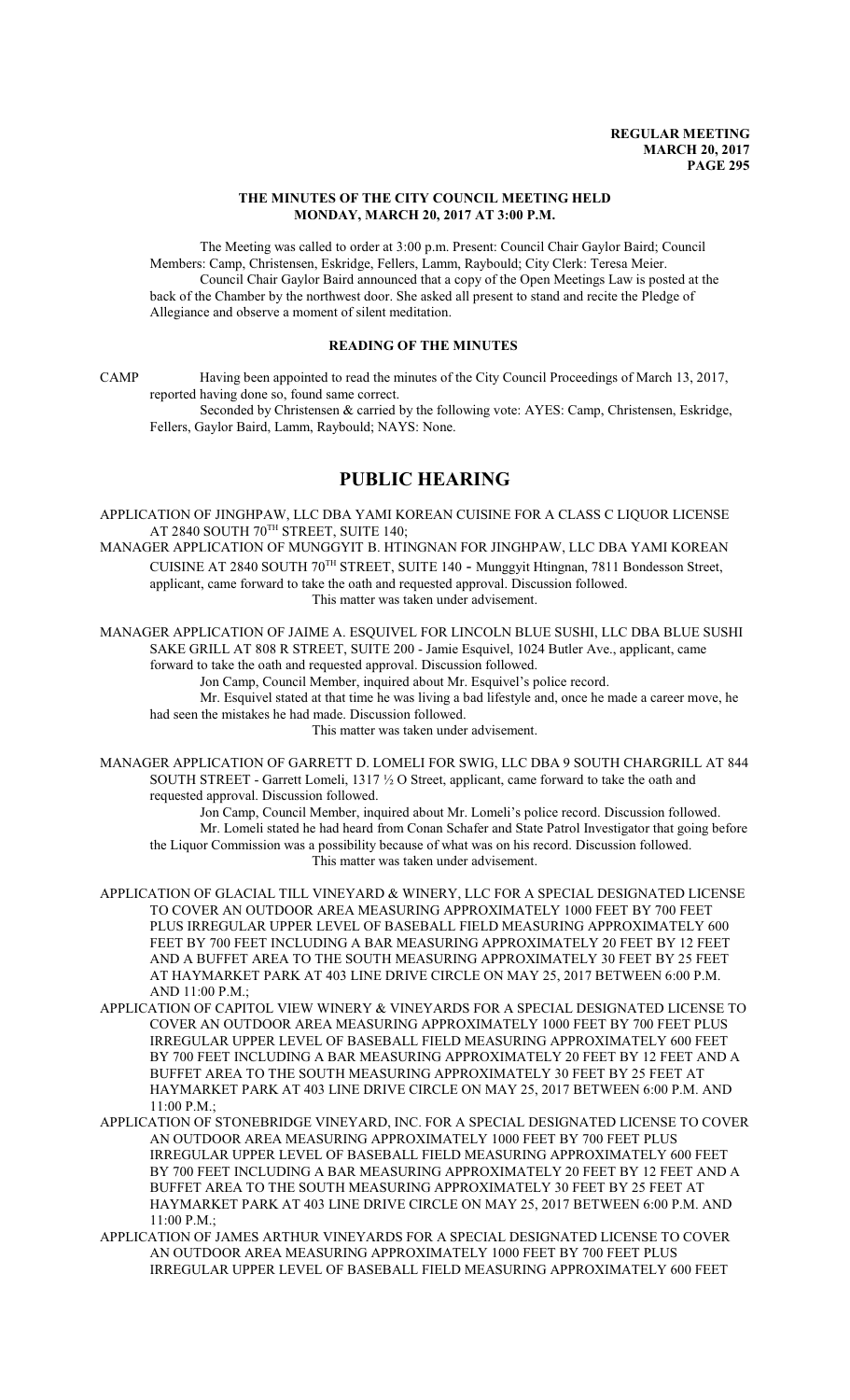BY 700 FEET INCLUDING A BAR MEASURING APPROXIMATELY 20 FEET BY 12 FEET AND A BUFFET AREA TO THE SOUTH MEASURING APPROXIMATELY 30 FEET BY 25 FEET AT HAYMARKET PARK AT 403 LINE DRIVE CIRCLE ON MAY 25, 2017 BETWEEN 6:00 P.M. AND 11:00 P.M. - Taylor Wyatt, 927 North 86<sup>th</sup> Street, applicant, came forward and requested approval stating that he was representing all four companies for this event. Discussion followed.

This matter was taken under advisement.

RESOLVING THAT THE CITY COUNCIL WILL NOT RELY ON HIGHER RESIDENTIAL PROPERTY VALUATIONS IN ORDER TO INCREASE SPENDING ABOVE THE LEVEL ESTABLISHED IN THE BIENNIAL BUDGET - Roy Christensen, Council Member, stated it had become clear to him over the last couple of months, that this is an issue of great concern to members of our community with the recent property revaluations. The intent of this resolution will give the citizens an indication of our (Council's) direction. This is also an issue that affects a lot of taxing bodies that Council has no influence over. This resolution is a statement of intent, that the Council plans on sticking to the budget that was proposed and is fully funded, and not rely on new dollars going forward. Our tax levy is set annually and will be set this year at the end of August or early September. Discussion followed.

Rick Hoppe, Mayor's Office, came forward and stated they are wanting to clarify this resolution, and not wanting to put anyone in an unrealistic frame of mind, wanting the public to get a full picture of what is being talked about. First off, the levy is only 16 or 17 percent of the entire property tax levy, so this resolution only impacts that 16 or 17 percent of the levy. Other jurisdictions may do something differently that may impact the overall taxes paid by citizens. Commercial properties were not as comprehensively reviewed as residential properties, so you may see that commercial properties do not go up as much as the residential portion of the evaluation. Since 66 percent of entire evaluation is residential and the rest being personal and other types of real property, this will make the residential portion higher. The tax levy cannot be assessed differently for different groups of properties so you may see an increase for the 18-19 budget on residential properties. The amount of increase or decrease will vary for each homeowner. Council's and Mayor's have traditionally taken advantage of new growth in the tax base to keep up with inflationary costs of providing services. At this point, we do not know what is new growth and what is revaluation, we should learn more when the Assessor releases their abstract on March 25. And finally, we would like you to consider the unforseen circumstances language in the resolution, we are glad to see that in the resolution. There are things that you don't necessarily see coming at you that can be a factor and need to be dealt with. It is important that the public understands the reality of the choice to not take advantage of the revaluation and the actual impacts of that decision. This is not to speak against the resolution, as much as, to make sure that we are setting our expectations at a reasonable level as a community. Discussion followed.

Jane Raybould, Council Member, inquired about the current budget and what amount is in the budget as a place holder to help with flexibility and how will the wording in this resolution impact that. Discussion followed.

Sherry Wolf-Drbal, Budget & Administration Analyst, came forward and stated that she would need to get back with Ms. Raybould on the amount. The rate will change, but what is being proposed with this resolution will hold the dollars constant. They will have more information at the end of March from the Assessors Office. Discussion followed.

Cyndi Lamm, Council Member, inquired if the tax levy is set is for both residential and commercial properties.

Ms. Wolf-Drbal said yes, there is just one tax levy for both. Discussion followed.

Coby Mach, Lincoln Independent Business Association, 620 North 48<sup>th</sup> Street, came forward stating that the two year budget is set and you should have the funds that you need to move forward on the budget. Lincoln Independent Business Association is requesting that the property revaluation tax funds that are not needed should go back to the tax payers. Discussion followed.

This matter was taken under advisement.

USE PERMIT 126F – APPLICATION OF WILDERNESS WOODS HOLDINGS, LLC TO REDUCE THE PARKING REQUIREMENT FOR OFFICE USES ON LOT 2 FROM 1 STALL PER 300 SQUARE FEET TO 1 STALL PER 350 SQUARE FEET, ON PROPERTY GENERALLY LOCATED AT WILDERNESS WOODS PLACE AND EXECUTIVE WOODS DRIVE - Mike Eckert, Civil Design Group, 8535 Executive Woods Dr., Suite 200, came forward on behalf of Hausmann Holdings. They are requesting to reduce the parking requirements for this office use. The justification for this waiver is based on the final design and the landscaping in the parking lot that they are wanting to do. The Planning Department has approved this and we have talked with the only neighbor in the area that could be affected by this project and they have said they are okay with the waiver. Discussion followed.

This matter was taken under advisement.

APPROVING THE AWARD OF CONTRACT TO THE LOW BIDDER FOR THE AGREEMENT BETWEEN THE CITY OF LINCOLN AND THE STATE OF NEBRASKA DEPARTMENT OF ROADS FOR THE SOUTH CODDINGTON AVENUE AND WEST VAN DORN STREET INTERSECTION SAFETY PROJECT. CITY PROJECT NO. 702661. STATE PROJECT NO. HSIP-5205(1), CN 13147 - Craig Aldridge, Public Works Engineering, came forward and stated this is to award the contract to TCW Construction for the South Coddington and West Van Dorn Intersection Safety Project. Discussion followed.

This matter was taken under advisement.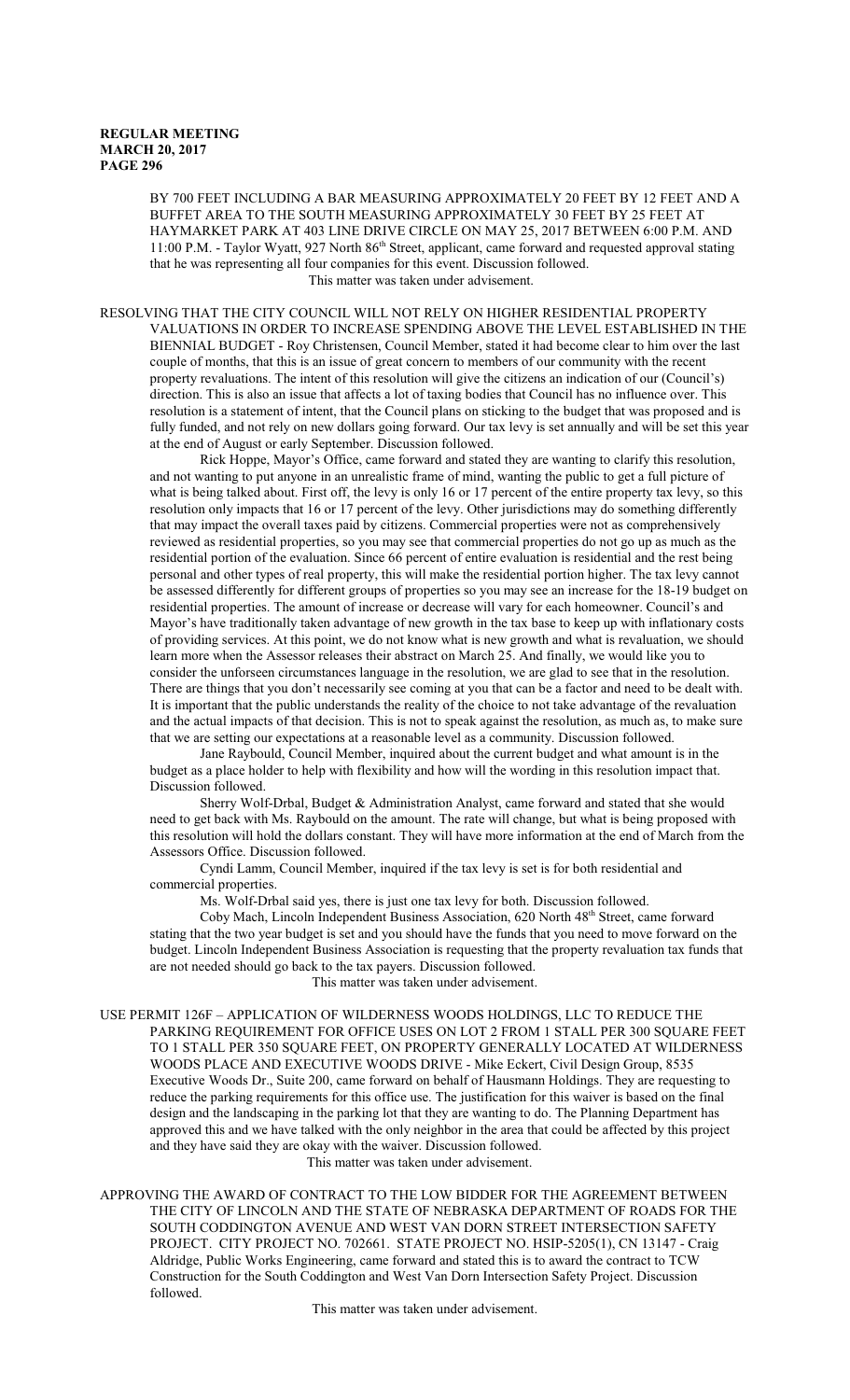COMP. PLAN CONFORMANCE 17002 – DECLARING APPROXIMATELY 1,200 SQUARE FEET OF PROPERTY GENERALLY LOCATED AT 2201 SOUTH 17 TH STREET AS SURPLUS PROPERTY **-** David Landis, Urban Development Director, came forward and stated this property must have just gotten overlooked when the surrounding property was sold in the past. Planning has approved the sale of this property. Discussion followed.

This matter was taken under advisement.

#### **\*\*Council Member Fellers left Council Chambers at 4:12 p.m.\*\***

APPROVING A PURCHASE AGREEMENT BETWEEN THE CITY OF LINCOLN AND RASHEED BADEER AND MEDIA KAJAN FOR THE SALE OF CITY OWNED PROPERTY GENERALLY LOCATED AT 623 SOUTH 19 TH STREET **-** David Landis, Urban Development Director, came forward and stated this house was built using Federal Home Funds to increase affordable housing units. The asking price for this property is \$120,000.00 and this is the second of two newly constructed homes. Discussion followed.

Cyndi Lamm, Council Member, asked about the special fund that we use to build the house and if we put money back into that special fund when the house is sold.

Mr. Landis stated when the City buys and sells land with money that comes from Federal Funds the money needs to go back into a special fund to be spent in a way that is consistent with Federal Law. Discussion followed.

Carl Eskridge, Council Member, inquired how much it cost to build this housed on this property. Mr. Landis stated this house cost \$160,000.00 to build and is selling for \$120,000.00. Discussion followed.

This matter was taken under advisement.

#### **\*\*Council Member Fellers returned to Council Chambers at 4:14 p.m.\*\***

- AMENDING CHAPTER 3.06 OF THE LINCOLN MUNICIPAL CODE RELATING TO THE FORMULATION AND SUBMITTAL OF THE BIENNIAL BUDGET BY AMENDING SECTION 3.06.020 TO CHANGE THE DATE BY WHICH THE MAYOR'S RECOMMENDED BIENNIAL BUDGET MUST BE SUBMITTED TO THE CITY COUNCIL TO JUNE  $15^{\text{\tiny{TH}}}$  AND REPEALING SECTION 3.06.020 OF THE LINCOLN MUNICIPAL CODE AS HITHERTO EXISTING;
- A RESOLUTION ESTABLISHING THE TIMELINE FOR THE PREPARATION AND APPROVAL OF THE CITY'S BIENNIAL BUDGET - Jeff Kirkpatrick, City Attorney, came forward and stated this codifies the discussion that came out of last years budget process. The resolution sets out the timeline for the next budget process with two schedules for the timeline. The ordinance states after this biennial budget process is done, in future years, the Finance Department will develop a process timeline and come to the City Council with process and the Council may make any changes that they want to the process.

Leirion Gaylor Baird, Council Chair, stated this is in response to the concerns raised by Council Members about the role that the Council plays in the budget process. Lincoln is a growing City and there is a lot more to manage every year and we all take that responsibility really seriously. This establishes a new annual budget review. It will mean that the Council is meeting with departments and discussing their budget and their fiscal situations on an annual basis. And during the year that the Mayor proposes a new biennial budget, the meeting will also serve as a forum for the City Council to provide initial budget input and establish their priorities prior to the development of the Mayors budget. This will also move the release of the Mayors budget up a month to June 15. Discussion followed.

Kyle Fisher, Lincoln Chamber of Commerce, 1128 Lincoln Mall, Suite 100, came forward in support. Discussion followed.

This matter was taken under advisement.

COMP. PLAN CONFORMANCE 16010 – DECLARING APPROXIMATELY 4,525 SQUARE FEET OF PROPERTY GENERALLY LOCATED ADJACENT TO 710 HILL STREET IN STANDING BEAR PARK AS SURPLUS PROPERTY;

APPROVING A PROPERTY PURCHASE AND SALE AGREEMENT FOR THE SALE OF APPROXIMATELY 4,123.35 SQUARE FEET IN THE SOUTHEAST CORNER OF STANDING BEAR PARK TO LINCOLN PUBLIC SCHOOLS FOR CIRCULATION ASSOCIATED WITH OPERATION OF A FOOD DISTRIBUTION CENTER ON THE ABUTTING LPS PROPERTY - Nicole Fleck-Tooze, Parks & Recreation, came forward and stated this is a surplus and sale agreement to transfer 4,123.35 square feet to Lincoln Public Schools. This property will help Lincoln Public Schools construct a driveway to the distribution center on the adjacent lot. They will also provide landscape screening for the truck parking. This has been reviewed by both Parks & Recreation Advisory Board and the Planning Commission with unanimous recommendations of approval from both of those groups. Discussion followed. This matter was taken under advisement.

CHANGE OF ZONE 17003 – APPLICATION OF NEW COVENANT COMMUNITY CHURCH FOR A CHANGE OF ZONE FROM AGR AGRICULTURAL RESIDENTIAL DISTRICT TO R-3 RESIDENTIAL DISTRICT AND FROM AGR AGRICULTURAL RESIDENTIAL DISTRICT TO R-T RESIDENTIAL TRANSITION DISTRICT ON PROPERTY GENERALLY LOCATED AT 6000 SOUTH 84 TH STREET;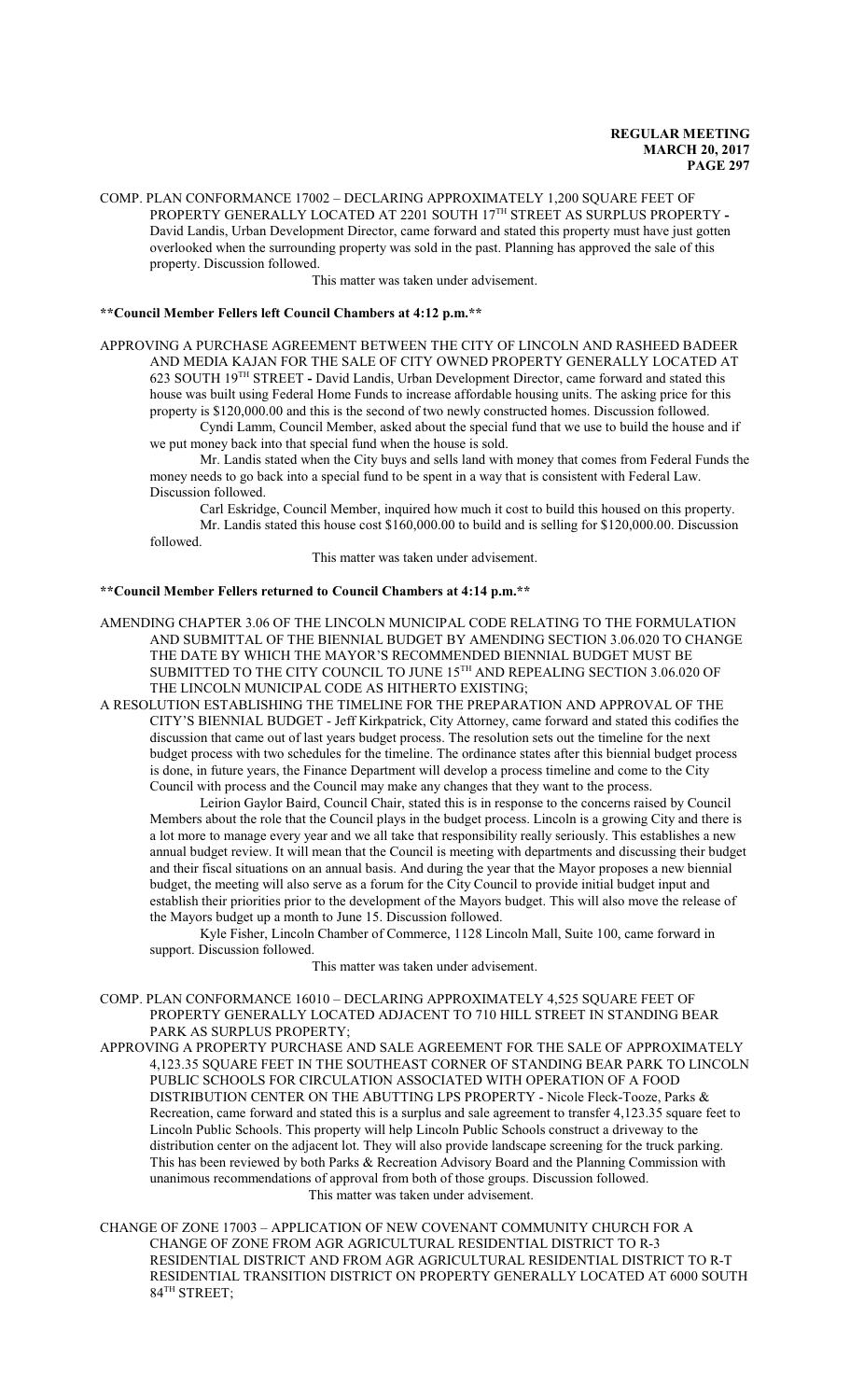APPROVING A DEVELOPMENT AND CONDITIONAL ZONING AGREEMENT BETWEEN THE CITY OF LINCOLN, NEBRASKA AND NEW COVENANT COMMUNITY CHURCH (DEVELOPER) TO PROHIBIT CERTAIN R-T DISTRICT USES WHICH SHOULD NOT BE LOCATED ON THE DEVELOPER'S PROPERTY WITHIN A PIPE LINE PLANNING AREA NEXT TO AN EXISTING NATURAL GAS LINE - Craig Zachariasen, Associate Pastor of New Covenant Community Church, 6721 South 66<sup>th</sup> Street, came forward and stated they are wanting to sell a portion of the land the Church owns to open it up for housing that is needed in this part of town. We are looking to sell this property to Prairie Homes who will develop the land. Discussion followed.

Tim Gergen, Engineer with Clark Enersen Partners Architecture, 1010 Lincoln Mall, Suite 200, came forward and stated they will be keeping the existing drainage way as is, as well as, keeping as many trees as possible in that area for a buffer between the Church and the proposed residential area. We are looking to build single family townhomes in the area. There is a gas pipeline in a corner of the proposed property that is R-T zone, where there is a setback area that will not be developed. A zoning agreement with the City has been signed that prohibits any residential development on the R-T zoned area. Discussion followed.

# **\*\*Council Member Camp left Council Chambers at 4:44 p.m.\*\***

Leirion Gaylor Baird, Council Chair, wanted to confirm that all of the issues had been taken care of in this agreement.

David Cary, Planning Director, came forward and stated yes.

This matter was taken under advisement.

CHANGE OF ZONE 16042 – APPLICATION OF EMLI, LLC FOR A CHANGE OF ZONE FROM R-2 RESIDENTIAL DISTRICT TO B-3 COMMERCIAL DISTRICT ON PROPERTY GENERALLY LOCATED AT 3255 A STREET;

APPROVING A DEVELOPMENT AND CONDITIONAL ZONING AGREEMENT BETWEEN THE CITY OF LINCOLN, NEBRASKA AND EMLI, LLC (DEVELOPER) TO PROHIBIT THE USE OF THE PROPERTY GENERALLY LOCATED AT 3255 A STREET FOR A RANGE OF COMMERCIAL AND RETAIL USES WHICH WOULD NOT BE COMPATIBLE WITH THE SURROUNDING NEIGHBORHOOD UNDER THE PROPOSED CHANGE OF ZONE 16042 - Daniel Osmanovic,

Neighborhood Café, 3255 A Street, applicant, came forward asking for approval. Discussion followed. Carl Eskridge, Council Member, stated that this was a former medical office that he is wanting to turned into a Café. Asking Mr. Osmanovic what type of food he would have at the Café, and that there are no plans to have alcohol at this business.

Mr. Osmanovic stated this will be European Food that is really healthy, with no alcohol. Discussion followed.

This matter was taken under advisement.

#### **\*\*Council Member Camp returned to Council Chambers at 4:48 p.m.\*\***

ANNEXATION 17002 – AMENDING THE LINCOLN CORPORATE LIMITS MAP BY ANNEXING APPROXIMATELY 61.91 ACRES OF PROPERTY GENERALLY LOCATED AT SOUTH  $90^{\mathrm{TH}}$ STREET AND A STREET;

CHANGE OF ZONE 17002 – APPLICATION OF JACK A. HERBERT, TRUSTEE OF THE MARIE A HERBERT TRUST, MARIE A. HERBERT, TRUSTEE OF THE JACK A. HERBERT TRUST, AND BLUE ROCK INVESTMENTS, LLC FOR A CHANGE OF ZONE FROM AG AGRICULTURAL DISTRICT TO R-3 RESIDENTIAL DISTRICT AND FROM AG AGRICULTURAL DISTRICT TO R-1 RESIDENTIAL DISTRICT ON PROPERTY GENERALLY LOCATED AT SOUTH 90<sup>th</sup> STREET AND A STREET;

APPROVING A CONDITIONAL ANNEXATION AND ZONING AGREEMENT AMONG JACK A. HERBERT, TRUSTEE OF THE MARIE A. HERBERT TRUST, MARIE A. HERBERT, TRUSTEE OF THE JACK A. HERBERT TRUST, BLUE ROCK INVESTMENTS, LLC, AND THE CITY OF LINCOLN REGARDING THE CONSTRUCTION OF VARIOUS PUBLIC IMPROVEMENTS NECESSITATED BY THE REQUESTED ANNEXATION OF PROPERTY GENERALLY LOCATED AT SOUTH  $90^{\mathrm{TH}}$ STREET AND A STREET - Mark Hunzeker, Baylor Evnen Curtis Grimit, 1248 O Street, Suite 600, came forward on behalf of Herbert Development requesting an extension of the Indian Hills Agreement that was done in the 1970's. They have been waiting for the extension to Stevens Creek Sewer for this property to be developed. These lots will be generously sized and we think there is a great demand for this. Discussion followed.

Jon Camp, Council Member, inquired about the total number of lots on this land.

Mr. Hunzeker stated there would be around 150 lots and feels this property will be fully developed in less than five years. Discussion followed.

This matter was taken under advisement.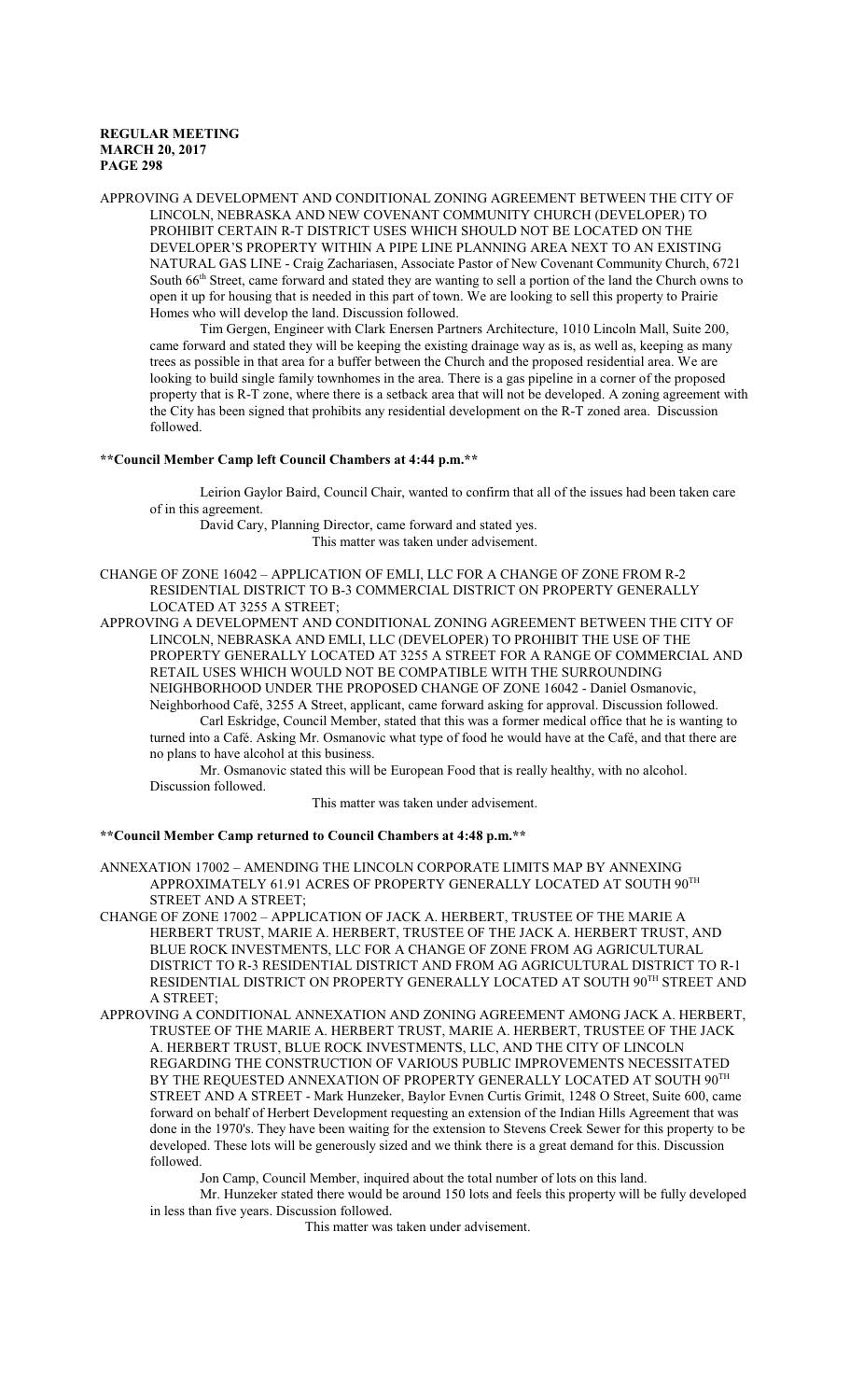# **COUNCIL ACTION**

#### **REPORTS OF CITY OFFICERS**

CLERK'S LETTER AND MAYOR'S APPROVAL OF RESOLUTION A-90249 TO A-90273 PASSED BY CITY COUNCIL ON MARCH 6, 2017 - CLERK presented said report which was placed on file in the Office of the City Clerk. **(27-1)**

LINCOLN ELECTRIC SYSTEM FINANCIAL AND OPERATING STATEMENT FOR JANUARY, 2017 - CLERK presented said report which was placed on file in the Office of the City Clerk. **(40)**

#### **PETITIONS & COMMUNICATIONS**

SETTING THE HEARING DATE OF MONDAY, APRIL 3, 2017 AT 3:00 P.M. ON THE APPLICATION OF HY-VEE INC DBA HY-VEE RESTAURANT FOR A CLASS I LIQUOR LICENSE AT 7151 STACY

LANE - CLERK read the following resolution, introduced by Jon Camp, who moved its adoption:<br>A-90315 BE IT RESOLVED by the City Council, of the City of Lincoln, that a hearing date is here BE IT RESOLVED by the City Council, of the City of Lincoln, that a hearing date is hereby set for Monday, April 3, 2017, at 3:00 p.m. or as soon thereafter as possible in the City Council Chambers, County-City Building, 555 S. 10th St., Lincoln, NE for the Application of Hy-Vee Inc dba Hy-Vee Restaurant for a Class I Liquor License at 7151 Stacy Lane.

If the Police Dept. is unable to complete the investigation by said time, a new hearing date will be set.

Introduced by Jon Camp

Seconded by Eskridge & carried by the following vote: AYES: Camp, Christensen, Eskridge, Fellers, Gaylor Baird, Lamm, Raybould; NAYS: None.

## **PLACED ON FILE IN THE OFFICE OF THE CITY CLERK:**

Change of Zone No. 17004 - requested by Civil Design Group, Inc., from AG (Agricultural District) to R-3 (Residential District) on approximately 7.19 acres, more or less, on generally located at South 80th Street and Lilee Lane.

# **LIQUOR RESOLUTIONS**

APPLICATION OF JINGHPAW, LLC DBA YAMI KOREAN CUISINE FOR A CLASS C LIQUOR LICENSE AT 2840 SOUTH 70<sup>TH</sup> STREET, SUITE 140 - CLERK read the following resolution, introduced by Jon Camp, who moved its adoption for approval:

A-90316 BE IT RESOLVED by the City Council of the City of Lincoln, Nebraska:

That after hearing duly had as required by law, consideration of the facts of this application, the Nebraska Liquor Control Act, and the pertinent City ordinances, the City Council recommends that the application of Jinghpaw, LLC dba Yami Korean Cuisine for a Class "C" liquor license at 2840 South 70<sup>th</sup> Street, Suite 140, Lincoln, Nebraska, for the license period ending October 31, 2017, be approved with the condition that:

1. Applicant must successfully complete the responsible beverage manager training course required by Section 5.04.035 of the Lincoln Municipal Code prior to receiving the liquor license from the City Clerk.

2. All employees must possess a valid Responsible Beverage Server/Seller Permit as required by Section 5.04.124 of the Lincoln Municipal Code.

3. The premises must comply in every respect with all city and state regulations.

The City Clerk is directed to transmit a copy of this resolution to the Nebraska Liquor Control Commission.

Introduced by Jon Camp

Seconded by Christensen & carried by the following vote: AYES: Camp, Christensen, Eskridge, Fellers, Gaylor Baird, Lamm, Raybould; NAYS: None.

MANAGER APPLICATION OF MUNGGYIT B. HTINGNAN FOR JINGHPAW, LLC DBA YAMI KOREAN CUISINE AT 2840 SOUTH 70<sup>TH</sup> STREET, SUITE 140 - CLERK read the following resolution, introduced by Jon Camp, who moved its adoption for approval:<br>A-90317 WHEREAS, Jinghpaw, LLC dba Yami Kor

A-90317 WHEREAS, Jinghpaw, LLC dba Yami Korean Cuisine located at 2840 South 70<sup>th</sup> Street, Suite 140, Lincoln, Nebraska has been approved for a Retail Class "C" liquor license, and now requests that

Munggyit B. Htingnan be named manager;

WHEREAS, Munggyit B. Htingnan appears to be a fit and proper person to manage said business. NOW, THEREFORE, BE IT RESOLVED by the City Council of the City of Lincoln, Nebraska: That after hearing duly had as required by law, consideration of the facts of this application, the Nebraska Liquor Control Act, and the pertinent City ordinances, the City Council recommends that Munggyit B. Htingnan be approved as manager of this business for said licensee.

The City Clerk is directed to transmit a copy of this resolution to the Nebraska Liquor Control Commission.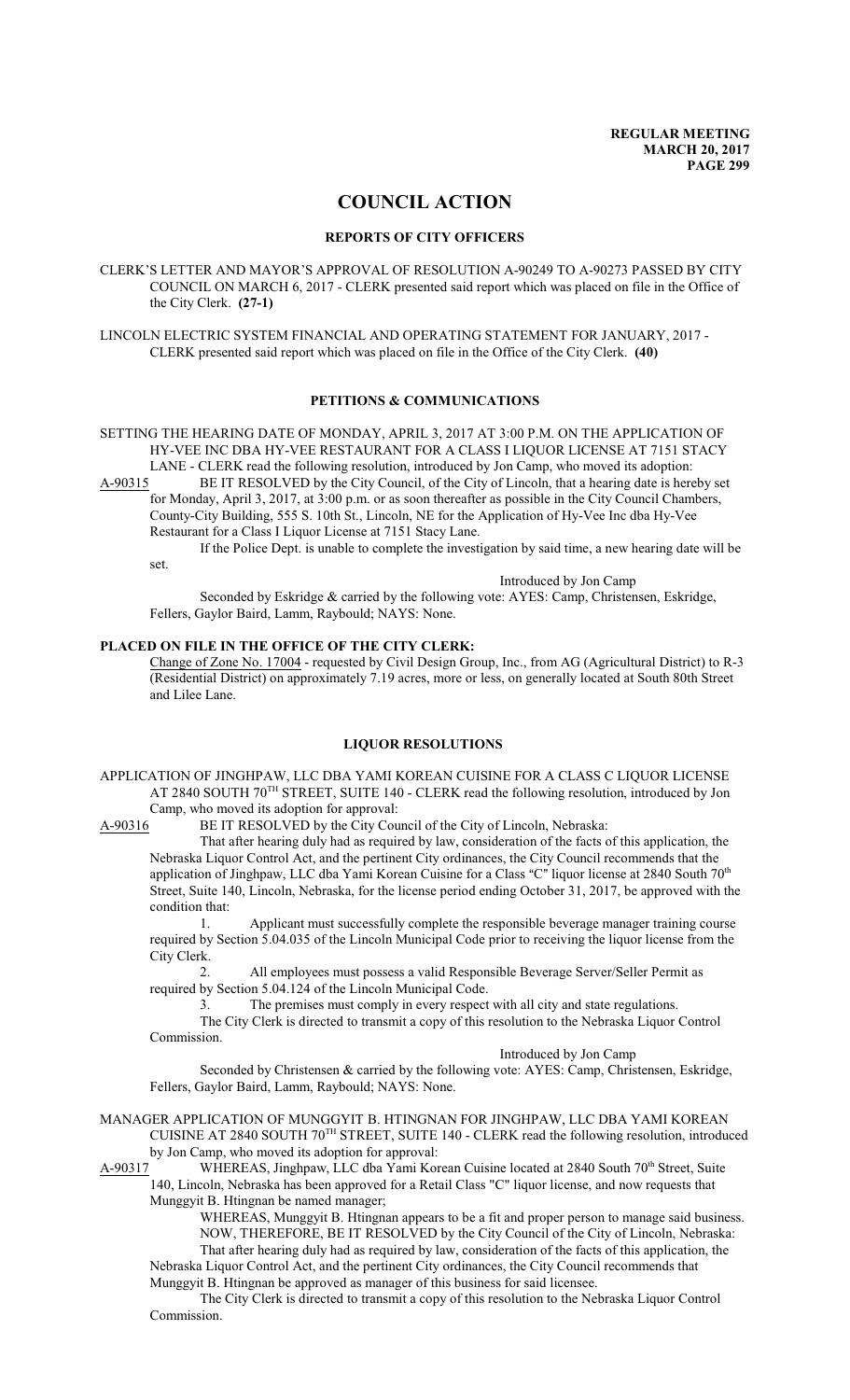Introduced by Jon Camp

Seconded by Christensen & carried by the following vote: AYES: Camp, Christensen, Eskridge, Fellers, Gaylor Baird, Lamm, Raybould; NAYS: None.

MANAGER APPLICATION OF JAIME A. ESQUIVEL FOR LINCOLN BLUE SUSHI, LLC DBA BLUE SUSHI SAKE GRILL AT 808 R STREET, SUITE 200 - CLERK read the following resolution, introduced by Jon Camp, who moved its adoption for denial:

A-90318 WHEREAS, Lincoln Blue Sushi, LLC dba Blue Sushi Sake Grill located at 808 R Street, Suite 200, Lincoln, Nebraska requests that Jamie A. Esquivel be named manager of its facility in accordance with its application for a liquor license.

NOW, THEREFORE, BE IT RESOLVED by the City Council of the City of Lincoln, Nebraska: That after hearing duly had as required by law, consideration of the facts of this application, the Nebraska Liquor Control Act, and the pertinent City ordinances, the City Council recommends to the Nebraska Liquor Commission that Jamie A. Esquivel be denied as manager of this business for said licensee. The City Council has determined that the application should be denied for one or more of the following reasons:

a. The applicant is unfit, unwilling, and/or unable to properly provide the service proposed within the City of Lincoln.

b. The applicant cannot conform to all provisions and requirements of and rules and regulations adopted pursuant to the Nebraska Liquor Control Act and/or pertinent City ordinances.

c. The applicant has not demonstrated that the type of management and control to be exercised over the premises described in the application will be sufficient to insure that the licensed business can conform to all provisions and requirements of and rules and regulations adopted pursuant to the Nebraska Liquor Control Act, and pertinent City ordinances.

The City Clerk is directed to transmit a copy of this resolution to the Nebraska Liquor Control Commission.

Introduced by Jon Camp

Seconded by Christensen & carried by the following vote: AYES: Camp, Christensen, Eskridge, Gaylor Baird, Lamm, Raybould; NAYS: Fellers.

MANAGER APPLICATION OF GARRETT D. LOMELI FOR SWIG, LLC DBA 9 SOUTH CHARGRILL AT 844 SOUTH STREET - CLERK read the following resolution, introduced by Jon Camp, who moved its adoption for denial:

A-90319 WHEREAS, Swig, LLC dba 9 South Chargrill located at 844 South Street, Lincoln, Nebraska requests that Garrett D. Lomeli be named manager of its facility in accordance with its application for a liquor license.

NOW, THEREFORE, BE IT RESOLVED by the City Council of the City of Lincoln, Nebraska: That after hearing duly had as required by law, consideration of the facts of this application, the Nebraska Liquor Control Act, and the pertinent City ordinances, the City Council recommends to the Nebraska Liquor Commission that Garrett D. Lomeli be denied as manager of this business for said licensee. The City Council has determined that the application should be denied for one or more of the following reasons:

a. The applicant is unfit, unwilling, and/or unable to properly provide the service proposed within the City of Lincoln.

b. The applicant cannot conform to all provisions and requirements of and rules and regulations adopted pursuant to the Nebraska Liquor Control Act and/or pertinent City ordinances.

c. The applicant has not demonstrated that the type of management and control to be exercised over the premises described in the application will be sufficient to insure that the licensed business can conform to all provisions and requirements of and rules and regulations adopted pursuant to the Nebraska Liquor Control Act, and pertinent City ordinances.

The City Clerk is directed to transmit a copy of this resolution to the Nebraska Liquor Control Commission.

Introduced by Jon Camp

Seconded by Christensen & carried by the following vote: AYES: Camp, Christensen, Eskridge, Gaylor Baird, Lamm, Raybould; NAYS: Fellers.

APPLICATION OF GLACIAL TILL VINEYARD & WINERY, LLC FOR A SPECIAL DESIGNATED LICENSE TO COVER AN OUTDOOR AREA MEASURING APPROXIMATELY 1000 FEET BY 700 FEET PLUS IRREGULAR UPPER LEVEL OF BASEBALL FIELD MEASURING APPROXIMATELY 600 FEET BY 700 FEET INCLUDING A BAR MEASURING APPROXIMATELY 20 FEET BY 12 FEET AND A BUFFET AREA TO THE SOUTH MEASURING APPROXIMATELY 30 FEET BY 25 FEET AT HAYMARKET PARK AT 403 LINE DRIVE CIRCLE ON MAY 25, 2017 BETWEEN 6:00 P.M. AND 11:00 P.M. - CLERK read the following resolution, introduced by Jon Camp, who moved its adoption for approval:

A-90320 BE IT RESOLVED by the City Council of the City of Lincoln, Nebraska:

That after hearing duly had as required by law, consideration of the facts of this application, the Nebraska Liquor Control Act, and the pertinent City ordinances, the City Council recommends that the application of Glacial Till Vineyard & Winery, LLC for a special designated license to cover an outdoor area measuring approximately 1000 feet by 700 feet plus irregular upper level of baseball field measuring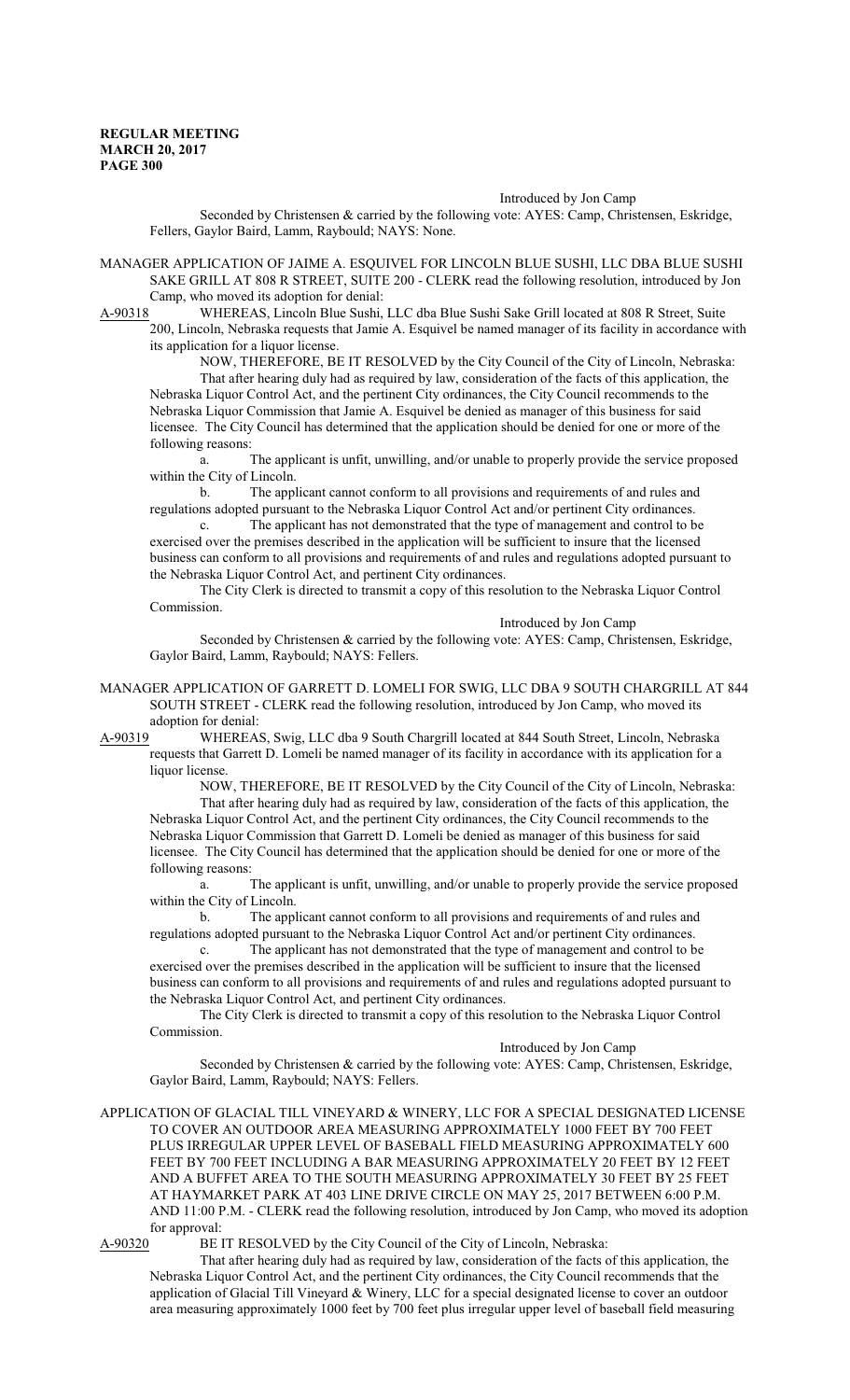approximately 600 feet by 700 feet including a bar measuring approximately 20 feet by 12 feet and a buffet area to the south measuring approximately 30 feet by 25 feet at Haymarket Park at 403 Line Drive Circle, Lincoln, Nebraska, on May 25, 2017, between the hours of 6:00 p.m. and 11:00 p.m., be approved with the condition that the premises complies in every respect with all City and State regulations and with the following requirements:

1. Identification to be checked, wristbands required on all parties wishing to consume alcohol.

2. Adequate security shall be provided for the event. 3. The area requested for the permit shall be separated from the public by a fence or other

means.

4. Responsible alcohol service practices shall be followed.

BE IT FURTHER RESOLVED the City Clerk is directed to transmit a copy of this resolution to the Nebraska Liquor Control Commission.

Introduced by Jon Camp

Seconded by Christensen & carried by the following vote: AYES: Camp, Christensen, Eskridge, Fellers, Gaylor Baird, Lamm, Raybould; NAYS: None.

APPLICATION OF CAPITOL VIEW WINERY & VINEYARDS FOR A SPECIAL DESIGNATED LICENSE TO COVER AN OUTDOOR AREA MEASURING APPROXIMATELY 1000 FEET BY 700 FEET PLUS IRREGULAR UPPER LEVEL OF BASEBALL FIELD MEASURING APPROXIMATELY 600 FEET BY 700 FEET INCLUDING A BAR MEASURING APPROXIMATELY 20 FEET BY 12 FEET AND A BUFFET AREA TO THE SOUTH MEASURING APPROXIMATELY 30 FEET BY 25 FEET AT HAYMARKET PARK AT 403 LINE DRIVE CIRCLE ON MAY 25, 2017 BETWEEN 6:00 P.M. AND 11:00 P.M. - CLERK read the following resolution, introduced by Jon Camp, who moved its adoption for approval:

A-90321 BE IT RESOLVED by the City Council of the City of Lincoln, Nebraska:

That after hearing duly had as required by law, consideration of the facts of this application, the Nebraska Liquor Control Act, and the pertinent City ordinances, the City Council recommends that the application of Capitol View Winery & Vineyards for a special designated license to cover an outdoor area measuring approximately 1000 feet by 700 feet plus irregular upper level of baseball field measuring approximately 600 feet by 700 feet including a bar measuring approximately 20 feet by 12 feet and a buffet area to the south measuring approximately 30 feet by 25 feet at Haymarket Park at 403 Line Drive Circle, Lincoln, Nebraska, on May 25, 2017, between the hours of 6:00 p.m. and 11:00 p.m., be approved with the condition that the premises complies in every respect with all City and State regulations and with the following requirements:

1. Identification to be checked, wristbands required on all parties wishing to consume alcohol.

2. Adequate security shall be provided for the event.<br>3. The area requested for the permit shall be separate

The area requested for the permit shall be separated from the public by a fence or other means.

4. Responsible alcohol service practices shall be followed.

BE IT FURTHER RESOLVED the City Clerk is directed to transmit a copy of this resolution to the Nebraska Liquor Control Commission.

#### Introduced by Jon Camp

Seconded by Christensen & carried by the following vote: AYES: Camp, Christensen, Eskridge, Fellers, Gaylor Baird, Lamm, Raybould; NAYS: None.

APPLICATION OF STONEBRIDGE VINEYARD, INC. FOR A SPECIAL DESIGNATED LICENSE TO COVER AN OUTDOOR AREA MEASURING APPROXIMATELY 1000 FEET BY 700 FEET PLUS IRREGULAR UPPER LEVEL OF BASEBALL FIELD MEASURING APPROXIMATELY 600 FEET BY 700 FEET INCLUDING A BAR MEASURING APPROXIMATELY 20 FEET BY 12 FEET AND A BUFFET AREA TO THE SOUTH MEASURING APPROXIMATELY 30 FEET BY 25 FEET AT HAYMARKET PARK AT 403 LINE DRIVE CIRCLE ON MAY 25, 2017 BETWEEN 6:00 P.M. AND 11:00 P.M. - CLERK read the following resolution, introduced by Jon Camp, who moved its adoption for approval:

A-90322 BE IT RESOLVED by the City Council of the City of Lincoln, Nebraska:

That after hearing duly had as required by law, consideration of the facts of this application, the Nebraska Liquor Control Act, and the pertinent City ordinances, the City Council recommends that the application of Stonebridge Vineyard, Inc. for a special designated license to cover an outdoor area measuring approximately 1000 feet by 700 feet plus irregular upper level of baseball field measuring approximately 600 feet by 700 feet including a bar measuring approximately 20 feet by 12 feet and a buffet area to the south measuring approximately 30 feet by 25 feet at Haymarket Park at 403 Line Drive Circle, Lincoln, Nebraska, on May 25, 2017, between the hours of 6:00 p.m. and 11:00 p.m., be approved with the condition that the premises complies in every respect with all City and State regulations and with the following requirements:

1. Identification to be checked, wristbands required on all parties wishing to consume alcohol.

2. Adequate security shall be provided for the event.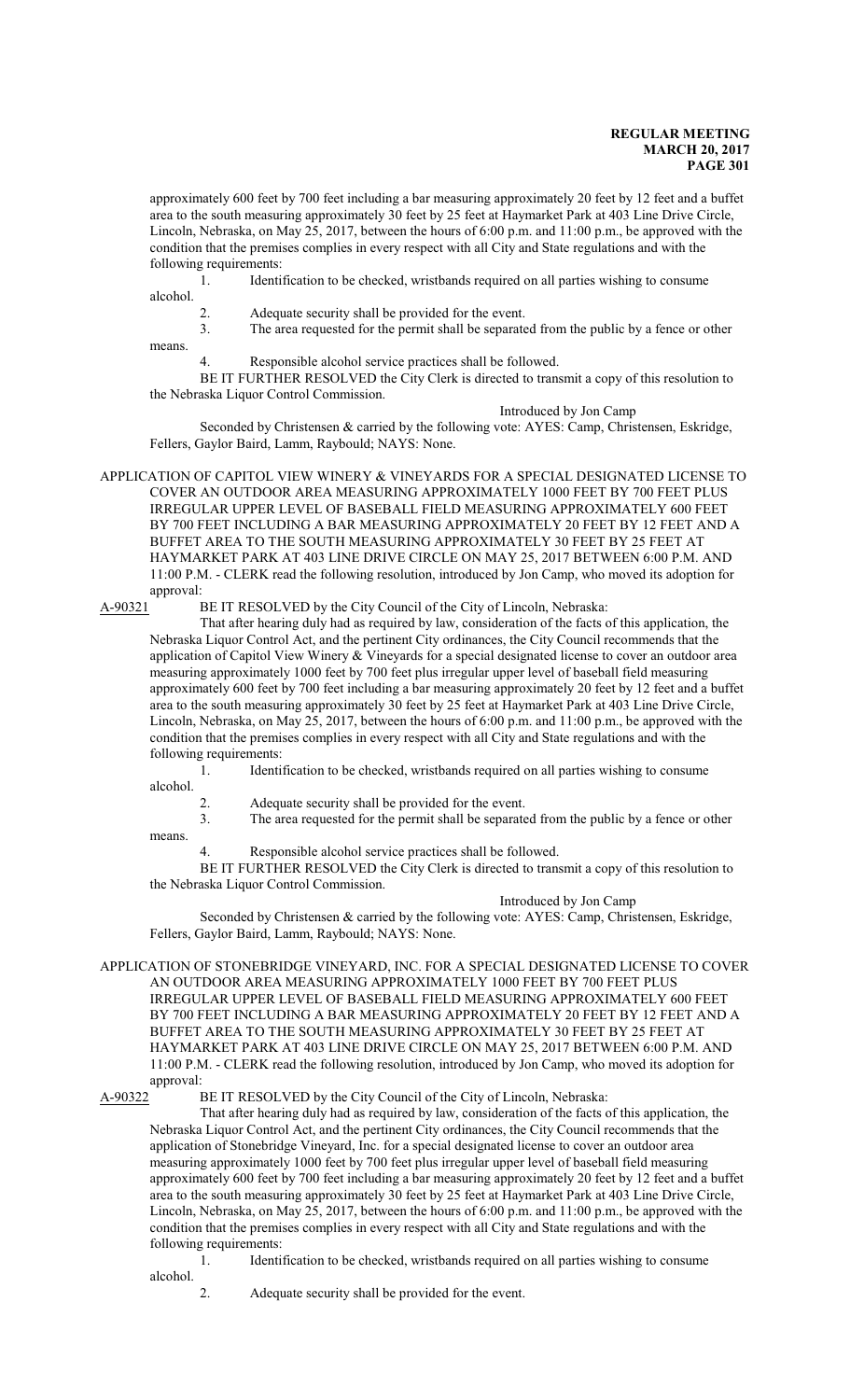means.

3. The area requested for the permit shall be separated from the public by a fence or other means.

4. Responsible alcohol service practices shall be followed.

BE IT FURTHER RESOLVED the City Clerk is directed to transmit a copy of this resolution to the Nebraska Liquor Control Commission.

Introduced by Jon Camp Seconded by Christensen & carried by the following vote: AYES: Camp, Christensen, Eskridge, Fellers, Gaylor Baird, Lamm, Raybould; NAYS: None.

APPLICATION OF JAMES ARTHUR VINEYARDS FOR A SPECIAL DESIGNATED LICENSE TO COVER AN OUTDOOR AREA MEASURING APPROXIMATELY 1000 FEET BY 700 FEET PLUS IRREGULAR UPPER LEVEL OF BASEBALL FIELD MEASURING APPROXIMATELY 600 FEET BY 700 FEET INCLUDING A BAR MEASURING APPROXIMATELY 20 FEET BY 12 FEET AND A BUFFET AREA TO THE SOUTH MEASURING APPROXIMATELY 30 FEET BY 25 FEET AT HAYMARKET PARK AT 403 LINE DRIVE CIRCLE ON MAY 25, 2017 BETWEEN 6:00 P.M. AND 11:00 P.M. - CLERK read the following resolution, introduced by Jon Camp, who moved its adoption for approval:<br>A-90323 I

BE IT RESOLVED by the City Council of the City of Lincoln, Nebraska:

That after hearing duly had as required by law, consideration of the facts of this application, the Nebraska Liquor Control Act, and the pertinent City ordinances, the City Council recommends that the application of James Arthur Vineyards for a special designated license to cover an outdoor area measuring approximately 1000 feet by 700 feet plus irregular upper level of baseball field measuring approximately 600 feet by 700 feet including a bar measuring approximately 20 feet by 12 feet and a buffet area to the south measuring approximately 30 feet by 25 feet at Haymarket Park at 403 Line Drive Circle, Lincoln, Nebraska, on May 25, 2017, between the hours of 6:00 p.m. and 11:00 p.m., be approved with the condition that the premises complies in every respect with all City and State regulations and with the following requirements:

1. Identification to be checked, wristbands required on all parties wishing to consume alcohol.

2. Adequate security shall be provided for the event.<br>3. The area requested for the permit shall be separate

The area requested for the permit shall be separated from the public by a fence or other

4. Responsible alcohol service practices shall be followed.

BE IT FURTHER RESOLVED the City Clerk is directed to transmit a copy of this resolution to the Nebraska Liquor Control Commission.

Introduced by Jon Camp

Seconded by Christensen & carried by the following vote: AYES: Camp, Christensen, Eskridge, Fellers, Gaylor Baird, Lamm, Raybould; NAYS: None.

# **PUBLIC HEARING - RESOLUTIONS**

# ACCEPTING THE REPORT OF NEW AND PENDING CLAIMS AGAINST THE CITY AND APPROVING DISPOSITION OF CLAIMS SET FORTH FOR THE PERIOD OF FEBRUARY 16-28, 2017 - CLERK

read the following resolution, introduced by Trent Fellers, who moved its adoption:<br>A-90324 BE IT RESOLVED by the City Council of the City of Lincoln, Nebraska: BE IT RESOLVED by the City Council of the City of Lincoln, Nebraska:

That the claims listed in the attached report, marked as Exhibit "A", dated March 1, 2017, of various new and pending tort claims filed against the City of Lincoln with the Office of the City Attorney or the Office of the City Clerk, as well as claims which have been disposed of, are hereby received as required by Neb. Rev. Stat. § 13-905 (Reissue 1997). The dispositions of claims by the Office of the City Attorney, as shown by the attached report, are hereby approved:

Bill Slaughter \$1,754.97 Ashton Krogman \$1,881.04

DENIED CLAIM ALLOWED/SETTLED CLAIM

The City Attorney is hereby directed to mail to the various claimants listed herein a copy of this resolution which shows the final disposition of their claim.

Introduced by Trent Fellers

Seconded by Eskridge & carried by the following vote: AYES: Camp, Christensen, Eskridge, Fellers, Gaylor Baird, Lamm, Raybould; NAYS: None.

#### RESOLVING THAT THE CITY COUNCIL WILL NOT RELY ON HIGHER RESIDENTIAL PROPERTY VALUATIONS IN ORDER TO INCREASE SPENDING ABOVE THE LEVEL ESTABLISHED IN THE BIENNIAL BUDGET - PRIOR to reading:

RAYBOULD Moved to delay action for two weeks to Monday, April 3, 2017.

Seconded by Eskridge & **LOST** by the following vote: AYES: Eskridge, Raybould; NAYS: Camp, Christensen, Fellers, Gaylor Baird, Lamm.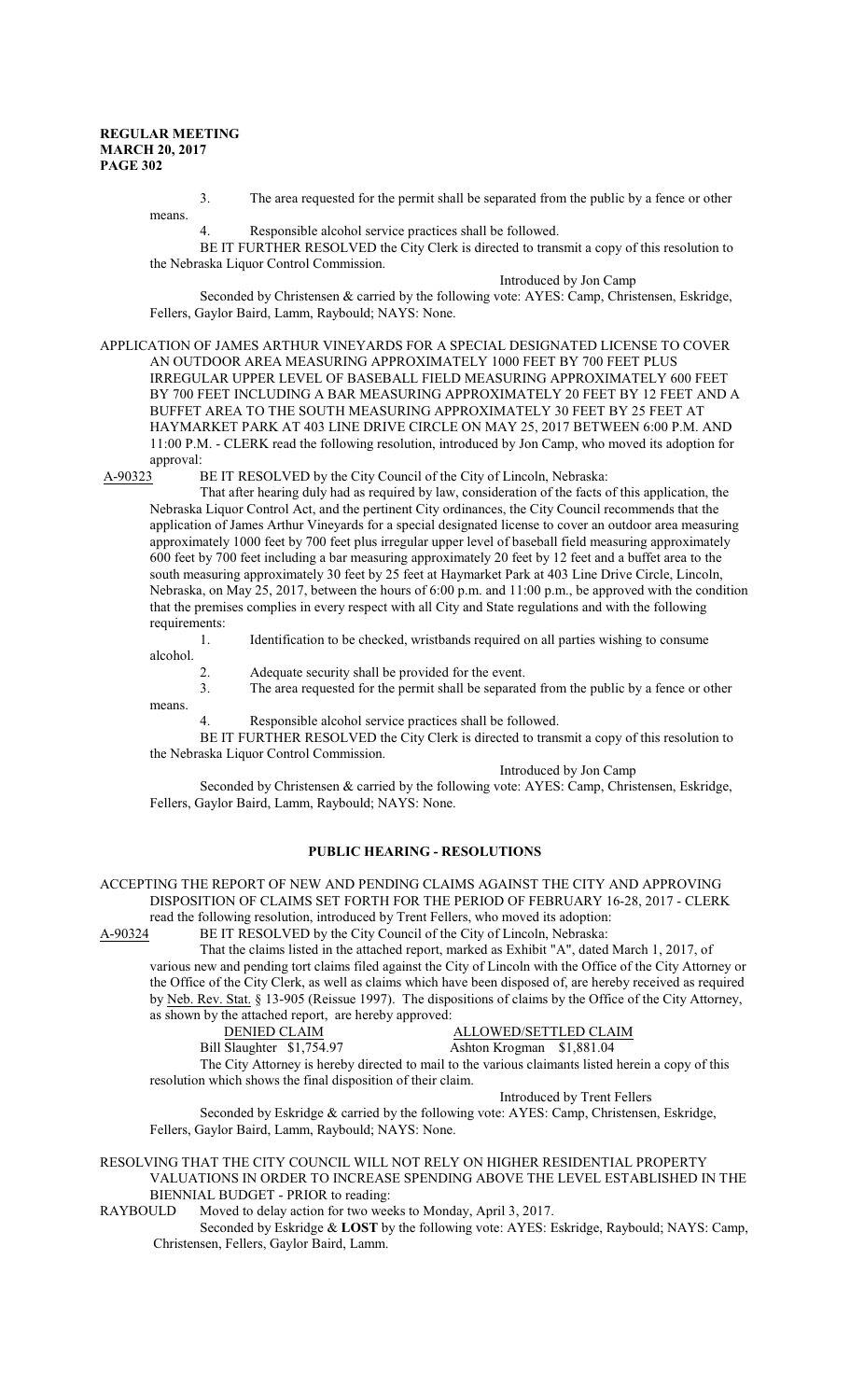LAMM Moved to amend Bill No. 17R-84 by adding commercial property to the language that indicates the City will not rely on increased property tax revenues resulting from higher residential and commercial property valuations in order to increase spending.

Seconded by Fellers. LAMM Withdrew motion.

CLERK Read the following resolution, introduced by Roy Christensen, who moved its adoption:

A-90325 WHEREAS rapidly rising property values led the Lancaster County Assessor to implement a countywide residential property re-evaluation one year ahead of when he was scheduled to do so; and

WHEREAS preliminary results indicate that residential property valuations in Lincoln may realize an average increase as much as 12.5% for the next fiscal year; and

WHEREAS last year the City adopted a balanced biennial budget that provided adequate property tax revenue based upon a significantly lower residential property tax base; and

WHEREAS leaving the City's tax rate at the same level for the 2017-2018 fiscal year will result in an unintended and unplanned property tax revenue increase; and

NOW THEREFORE, BE IT RESOLVED by the City Council of the City of Lincoln, Nebraska: 1. The City will not rely on the increased property tax revenue resulting from higher residential property valuations in order to increase spending above the level established in the City's biennial budget unless necessary to address unforeseen circumstances as allowed under the Nebraska Budget Act and approved by a majority of the City Council, but will rely upon higher residential valuations as a way to lower the City's property tax rate in FY 2017-2018.

Introduced by Roy Christensen

Seconded by Camp & carried by the following vote: AYES: Camp, Christensen, Eskridge, Fellers, Gaylor Baird, Lamm; NAYS: Raybould.

USE PERMIT 126F – APPLICATION OF WILDERNESS WOODS HOLDINGS, LLC TO REDUCE THE PARKING REQUIREMENT FOR OFFICE USES ON LOT 2 FROM 1 STALL PER 300 SQUARE FEET TO 1 STALL PER 350 SQUARE FEET, ON PROPERTY GENERALLY LOCATED AT WILDERNESS WOODS PLACE AND EXECUTIVE WOODS DRIVE - CLERK read the following resolution, introduced by Trent Fellers, who moved its adoption:

A-90326 WHEREAS, Wilderness Woods Holdings, LLC has submitted an application designated as Use Permit No. 126F to reduce the parking requirement for office uses on Lot 2 under the Use Permit from 1 stall per 300 square feet to 1 stall per 350 square feet, on property generally located at Wilderness Woods Place and Executive Woods Drive, and legally described as:

Lots 5, 6, 7, 8, 14, 15, and Outlot B, Wilderness Woods Office Park Addition; Lots 4, 5, 6, and 7, Wilderness Woods Office Park 1<sup>st</sup> Addition; Lot 1, Wilderness Woods Office Park 2<sup>nd</sup> Addition; and Lot 1 and Outlot A, Wilderness Woods Office Park 4<sup>th</sup> Addition, all located in the Northwest Quarter of Section 25, Township 9 North, Range 6 East of the 6<sup>th</sup> P.M., Lincoln, Lancaster County, Nebraska.

WHEREAS, the real property adjacent to the area included within the site plan for this use permit will not be adversely affected; and

WHEREAS, said site plan together with the terms and conditions hereinafter set forth are consistent with the intent and purpose of Title 27 of the Lincoln Municipal Code to promote the public health, safety, and general welfare.

NOW, THEREFORE, BE IT RESOLVED by the City Council of the City of Lincoln, Nebraska: That the application of Wilderness Woods Holdings, LLC, hereinafter referred to as "Permittee", for a waiver to reduce the parking requirement for office uses on Lot 2 from 1 stall per 300 square feet to 1 stall per 350 square feet, on the property legally described above, be and the same is hereby granted upon condition that construction and operation be in substantial compliance with said application, the site plan, and the following additional express terms, conditions, and requirements:

1. This permit approves an adjustment to the parking requirement on Lot 2 from 1 stall per 300 square feet to 1 stall per 350 square feet.

2. The Permittee shall cause to be prepared and submitted to the Planning Department a revised and reproducible final plot plan including **3** copies.

3. Before occupying the buildings all development and construction is to substantially comply with the approved plans.

4. The physical location of all setbacks and yards, buildings, parking and circulation elements, and similar matters must be in substantial compliance with the location of said items as shown on the approved site plan.

5. The terms, conditions, and requirements of this resolution shall run with the land and be binding upon the Permittee, its successors, and assigns.

6. The Permittee shall sign and return the letter of acceptance to the City Clerk. This step should be completed within 60 days following the approval of the special permit. The City Clerk shall file a copy of the resolution approving the special permit and the letter of acceptance with the Register of Deeds, filing fees therefor to be paid in advance by the Permittee. Building permits will not be issued unless the letter of acceptance has been filed.

7. The site plan as approved with this resolution voids and supersedes all previously approved site plans, however, the terms and conditions of all resolutions approving previous versions of this permit shall remain in full force, except as specifically amended by this resolution.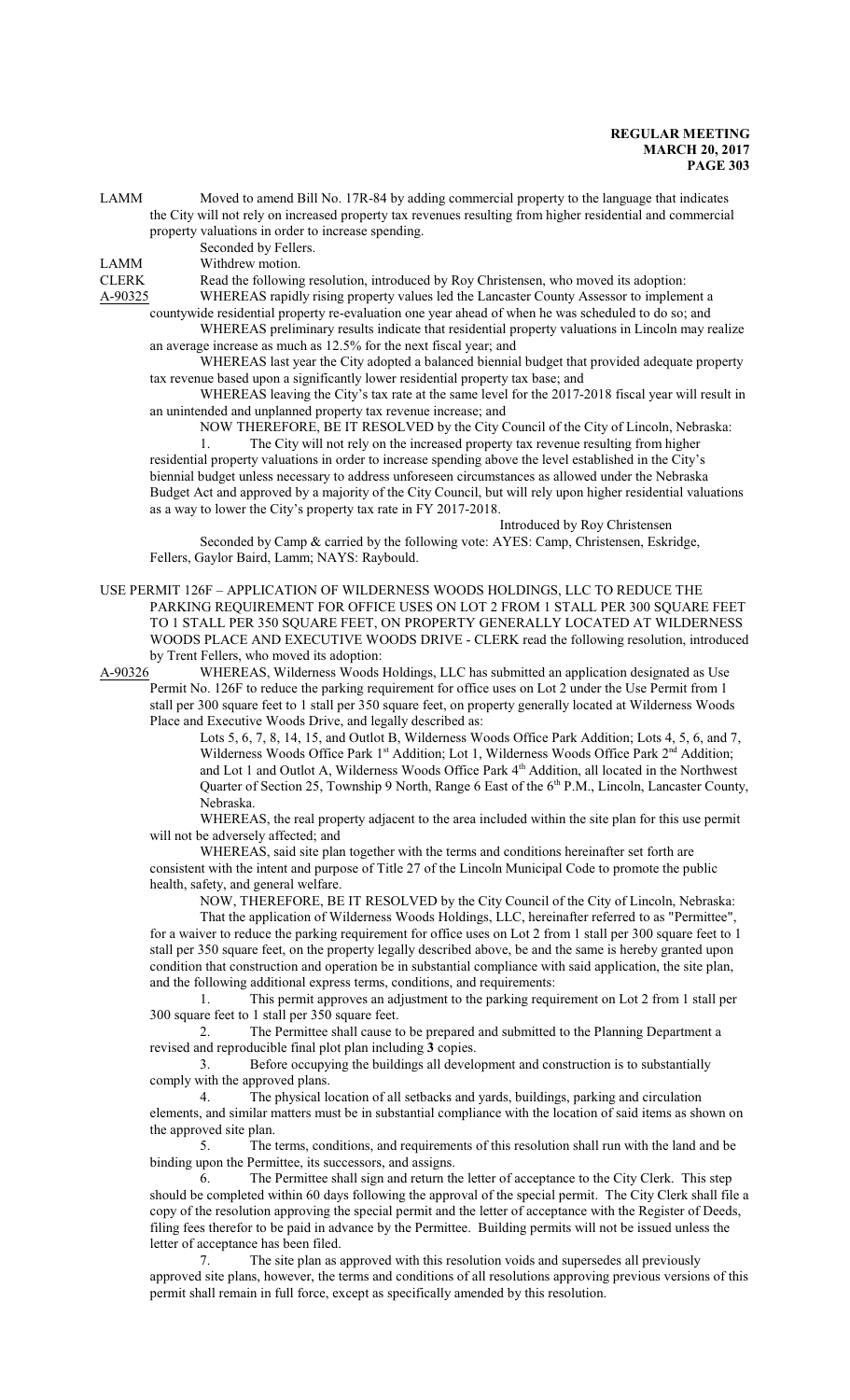Introduced by Trent Fellers

Seconded by Eskridge & carried by the following vote: AYES: Camp, Christensen, Eskridge, Fellers, Gaylor Baird, Lamm, Raybould; NAYS: None.

APPROVING THE AWARD OF CONTRACT TO THE LOW BIDDER FOR THE AGREEMENT BETWEEN THE CITY OF LINCOLN AND THE STATE OF NEBRASKA DEPARTMENT OF ROADS FOR THE SOUTH CODDINGTON AVENUE AND WEST VAN DORN STREET INTERSECTION SAFETY PROJECT. CITY PROJECT NO. 702661. STATE PROJECT NO. HSIP-5205(1), CN 13147 - PRIOR to reading:<br>RAYBOULD

Motion to Amend No. 1 on Bill No. 17R-80 as follows:

1. On line 7 after the word "bids", insert the following "on March 16, 2017";

2. On line 7 after the words "work and". Insert the words: "selected TCW Construction, Inc. as" and strike the words "shall selected a contractor based upon a determination of";

3. On line 11 after the word "of", insert words: "TCW Construction, Inc." and strike the words "the above mentioned contractor".

Seconded by Fellers & carried by the following vote: AYES: Camp, Christensen, Eskridge, Fellers, Gaylor Baird, Lamm, Raybould; NAYS: None.

CLERK Read the following resolution, introduced by Trent Fellers, who moved its adoption:<br>A-90327 WHEREAS, the City of Lincoln adopted Resolution No. A-86283 on August 11. 20 WHEREAS, the City of Lincoln adopted Resolution No. A-86283 on August 11, 2011 approving a Program Agreement between the City of Lincoln and the State of Nebraska Department of Roads for the use of Federal Surface Transportation Program Funds for construction and construction engineering for the South Coddington and West Van Dorn Street Intersection Safety Project, City Project No. 702661, State Project No. HSIP-5205(1), CN 13147; and

WHEREAS, the State and City received bids for the proposed work and shall select a contractor based upon a determination of the lowest responsible bidder.

NOW, THEREFORE, BE IT RESOLVED by the City Council of the City of Lincoln, Nebraska: That the City concurs in the selection of the above mentioned contractor; that the City does not desire to perform the work with its own forces in lieu of performing the work by the contract method; and hereby authorizes the Mayor to execute the construction contract on behalf of the City.

The City Clerk is directed to return the executed copies of the Agreements to Craig Aldridge, Engineering Services, Public Works & Utilities, for transmittal and execution by the State Department of Roads.

Introduced by Trent Fellers Seconded by Raybould & carried by the following vote: AYES: Camp, Christensen, Eskridge, Fellers, Gaylor Baird, Lamm, Raybould; NAYS: None.

# **PUBLIC HEARING ORDINANCES - 2ND READING & RELATED RESOLUTIONS - NONE.**

- COMP. PLAN CONFORMANCE 17002 DECLARING APPROXIMATELY 1,200 SQUARE FEET OF PROPERTY GENERALLY LOCATED AT 2201 SOUTH 17<sup>th</sup> STREET AS SURPLUS PROPERTY -CLERK read an ordinance, introduced by Trent Fellers, declaring approximately 1,200 square feet of City owned property generally located at 2201 South 17<sup>th</sup> Street as surplus, the second time.
- APPROVING A PURCHASE AGREEMENT BETWEEN THE CITY OF LINCOLN AND RASHEED BADEER AND MEDIA KAJAN FOR THE SALE OF CITY OWNED PROPERTY GENERALLY LOCATED AT 623 SOUTH 19<sup>TH</sup> STREET - CLERK read an ordinance, introduced by Trent Fellers, authorizing the sale of City owned property generally located at 623 South 19th Street, Lincoln, Nebraska, and approving the Purchase Agreement for the sale of said property between the City of Lincoln and Rasheed Badeer and Media Kajan, the second time.
- AMENDING CHAPTER 3.06 OF THE LINCOLN MUNICIPAL CODE RELATING TO THE FORMULATION AND SUBMITTAL OF THE BIENNIAL BUDGET BY AMENDING SECTION 3.06.020 TO CHANGE THE DATE BY WHICH THE MAYOR'S RECOMMENDED BIENNIAL BUDGET MUST BE SUBMITTED TO THE CITY COUNCIL TO JUNE  $15^{\text{\tiny{TH}}}$  AND REPEALING SECTION 3.06.020 OF THE LINCOLN MUNICIPAL CODE AS HITHERTO EXISTING - CLERK read an ordinance, introduced by Leirion Gaylor Baird, amending Chapter 3.06 of the Lincoln Municipal Code relating to the Formulation and Submittal of the Biennial Budget by amending Section 3.06.020 to amend the date by which the Mayor's recommended biennial budget must be submitted to the City Council to June 15th and repealing Section 3.06.020 of the Lincoln Municipal Code as hitherto existing, the second time.
- A RESOLUTION ESTABLISHING THE TIMELINE FOR THE PREPARATION AND APPROVAL OF THE CITY'S BIENNIAL BUDGET. (RELATED ITEMS: 17-16, 17R-36)
- COMP. PLAN CONFORMANCE 16010 DECLARING APPROXIMATELY 4,525 SQUARE FEET OF PROPERTY GENERALLY LOCATED ADJACENT TO 710 HILL STREET IN STANDING BEAR PARK AS SURPLUS PROPERTY (RELATED ITEMS: 17-29, 17-34) - CLERK read an ordinance, introduced by Trent Fellers, declaring approximately 4,123.35 square feet of City owned property generally located adjacent to 710 Hill Street in Standing Bear Park as surplus, the second time.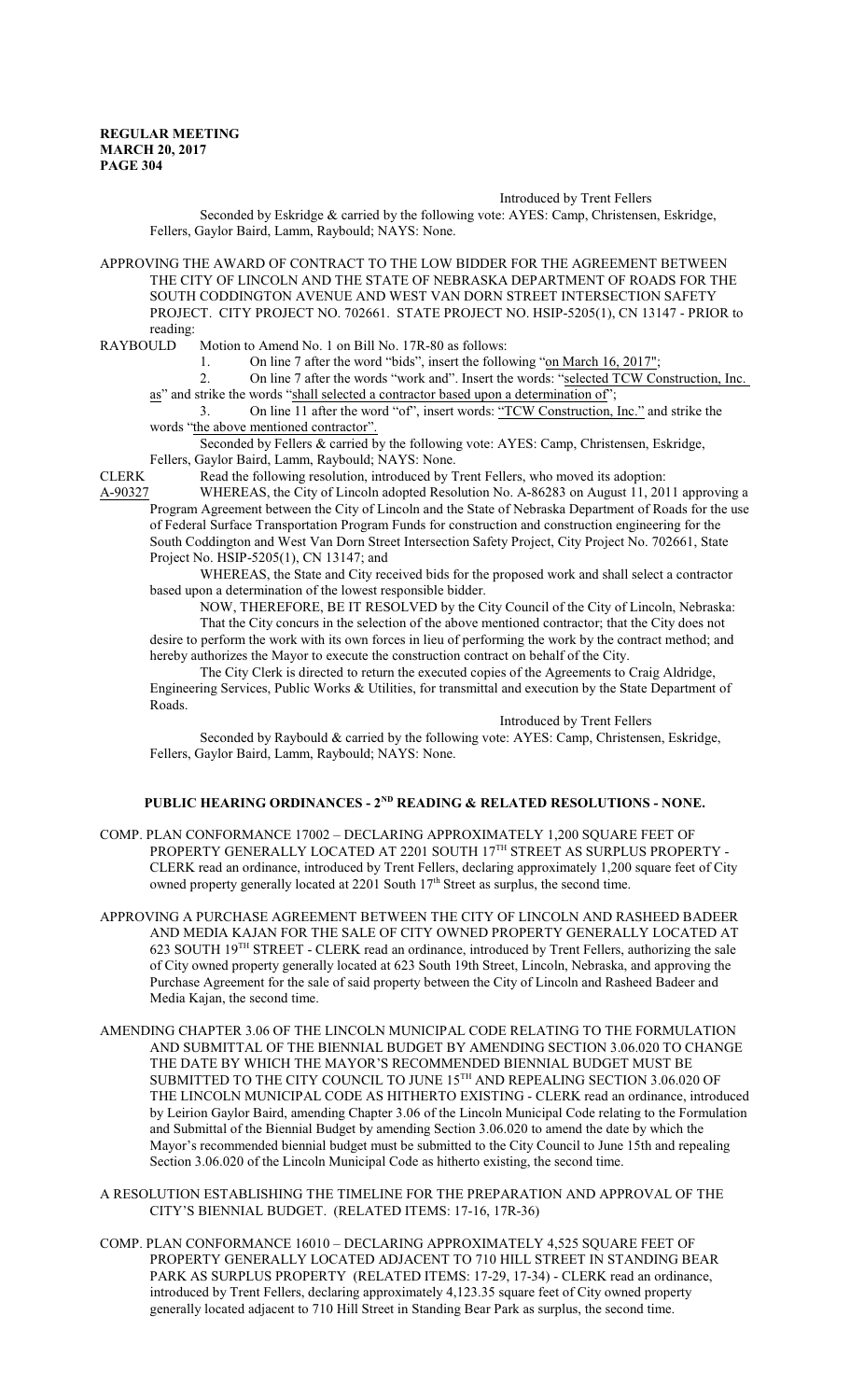- APPROVING A PROPERTY PURCHASE AND SALE AGREEMENT FOR THE SALE OF APPROXIMATELY 4,123.35 SQUARE FEET IN THE SOUTHEAST CORNER OF STANDING BEAR PARK TO LINCOLN PUBLIC SCHOOLS FOR CIRCULATION ASSOCIATED WITH OPERATION OF A FOOD DISTRIBUTION CENTER ON THE ABUTTING LPS PROPERTY (RELATED ITEMS: 17-29, 17-34) - CLERK read an ordinance, introduced by Trent Fellers, authorizing the sale of real property consisting of approximately 4,123.35 square feet in the southeast corner of Standing Bear Park adjacent to 710 Hill Street, Lincoln, Lancaster County, Nebraska., the second time.
- CHANGE OF ZONE 17003 APPLICATION OF NEW COVENANT COMMUNITY CHURCH FOR A CHANGE OF ZONE FROM AGR AGRICULTURAL RESIDENTIAL DISTRICT TO R-3 RESIDENTIAL DISTRICT AND FROM AGR AGRICULTURAL RESIDENTIAL DISTRICT TO R-T RESIDENTIAL TRANSITION DISTRICT ON PROPERTY GENERALLY LOCATED AT 6000 SOUTH 84 TH STREET (RELATED ITEMS: 17-37, 17R-78) - CLERK read an ordinance, introduced by Trent Fellers, amending the City of Lincoln Zoning District Map adopted by reference and made a part of Title 27 of the Lincoln Municipal Code, pursuant to Section 27.05.020 of the Lincoln Municipal Code, by changing the boundaries of the districts established and shown thereon, the second time.
- APPROVING A DEVELOPMENT AND CONDITIONAL ZONING AGREEMENT BETWEEN THE CITY OF LINCOLN, NEBRASKA AND NEW COVENANT COMMUNITY CHURCH (DEVELOPER) TO PROHIBIT CERTAIN R-T DISTRICT USES WHICH SHOULD NOT BE LOCATED ON THE DEVELOPER'S PROPERTY WITHIN A PIPE LINE PLANNING AREA NEXT TO AN EXISTING NATURAL GAS LINE. (RELATED ITEMS: 17-37, 17R-78)
- CHANGE OF ZONE 16042 APPLICATION OF EMLI, LLC FOR A CHANGE OF ZONE FROM R-2 RESIDENTIAL DISTRICT TO B-3 COMMERCIAL DISTRICT ON PROPERTY GENERALLY LOCATED AT 3255 A STREET. (RELATED ITEMS: 17-38, 17R-81) - CLERK read an ordinance, introduced by Trent Fellers, amending the City of Lincoln Zoning District Map adopted by reference and made a part of Title 27 of the Lincoln Municipal Code, pursuant to Section 27.05.020 of the Lincoln Municipal Code, by changing the boundaries of the districts established and shown thereon, the second time.
- APPROVING A DEVELOPMENT AND CONDITIONAL ZONING AGREEMENT BETWEEN THE CITY OF LINCOLN, NEBRASKA AND EMLI, LLC (DEVELOPER) TO PROHIBIT THE USE OF THE PROPERTY GENERALLY LOCATED AT 3255 A STREET FOR A RANGE OF COMMERCIAL AND RETAIL USES WHICH WOULD NOT BE COMPATIBLE WITH THE SURROUNDING NEIGHBORHOOD UNDER THE PROPOSED CHANGE OF ZONE 16042. (RELATED ITEMS: 17-38, 17R-81)
- ANNEXATION 17002 AMENDING THE LINCOLN CORPORATE LIMITS MAP BY ANNEXING APPROXIMATELY 61.91 ACRES OF PROPERTY GENERALLY LOCATED AT SOUTH  $90^{\mathrm{TH}}$ STREET AND A STREET. (RELATED ITEMS: 17-40, 17-41, 17R-82) - CLERK read an ordinance, introduced by Trent Fellers, annexing and including the below described land as part of the City of Lincoln, Nebraska and amending the Corporate Limits Map attached to and made a part of Ordinance No. 18208, to reflect the extension of the corporate limits boundary of the City of Lincoln, Nebraska established and shown thereon, the second time.
- CHANGE OF ZONE 17002 APPLICATION OF JACK A. HERBERT, TRUSTEE OF THE MARIE A HERBERT TRUST, MARIE A. HERBERT, TRUSTEE OF THE JACK A. HERBERT TRUST, AND BLUE ROCK INVESTMENTS, LLC FOR A CHANGE OF ZONE FROM AG AGRICULTURAL DISTRICT TO R-3 RESIDENTIAL DISTRICT AND FROM AG AGRICULTURAL DISTRICT TO R-1 RESIDENTIAL DISTRICT ON PROPERTY GENERALLY LOCATED AT SOUTH 90<sup>th</sup> STREET AND A STREET. (RELATED ITEMS: 17-40, 17-41, 17R-82) - CLERK read an ordinance, introduced by Trent Fellers, amending the City of Lincoln Zoning District Map adopted by reference and made a part of Title 27 of the Lincoln Municipal Code, pursuant to Section 27.05.020 of the Lincoln Municipal Code, by changing the boundaries of the districts established and shown thereon, the second time.
- APPROVING A CONDITIONAL ANNEXATION AND ZONING AGREEMENT AMONG JACK A. HERBERT, TRUSTEE OF THE MARIE A. HERBERT TRUST, MARIE A. HERBERT, TRUSTEE OF THE JACK A. HERBERT TRUST, BLUE ROCK INVESTMENTS, LLC, AND THE CITY OF LINCOLN REGARDING THE CONSTRUCTION OF VARIOUS PUBLIC IMPROVEMENTS NECESSITATED BY THE REQUESTED ANNEXATION OF PROPERTY GENERALLY LOCATED AT SOUTH  $90^{\mathrm{TH}}$ STREET AND A STREET. (RELATED ITEMS: 17-40, 17-41, 17R-82).

## **ORDINANCES - 3RD READING & RELATED RESOLUTIONS**

CHANGE OF ZONE 08010A – APPLICATION OF JLI WEST, INC. TO AMEND THE WOODSIDE VILLAGE PLANNED UNIT DEVELOPMENT, FORMERLY KNOWN AS HUB HALL HEIGHTS COMMERCIAL CENTER, TO ADD A MAXIMUM OF 275 APARTMENT UNITS TO THE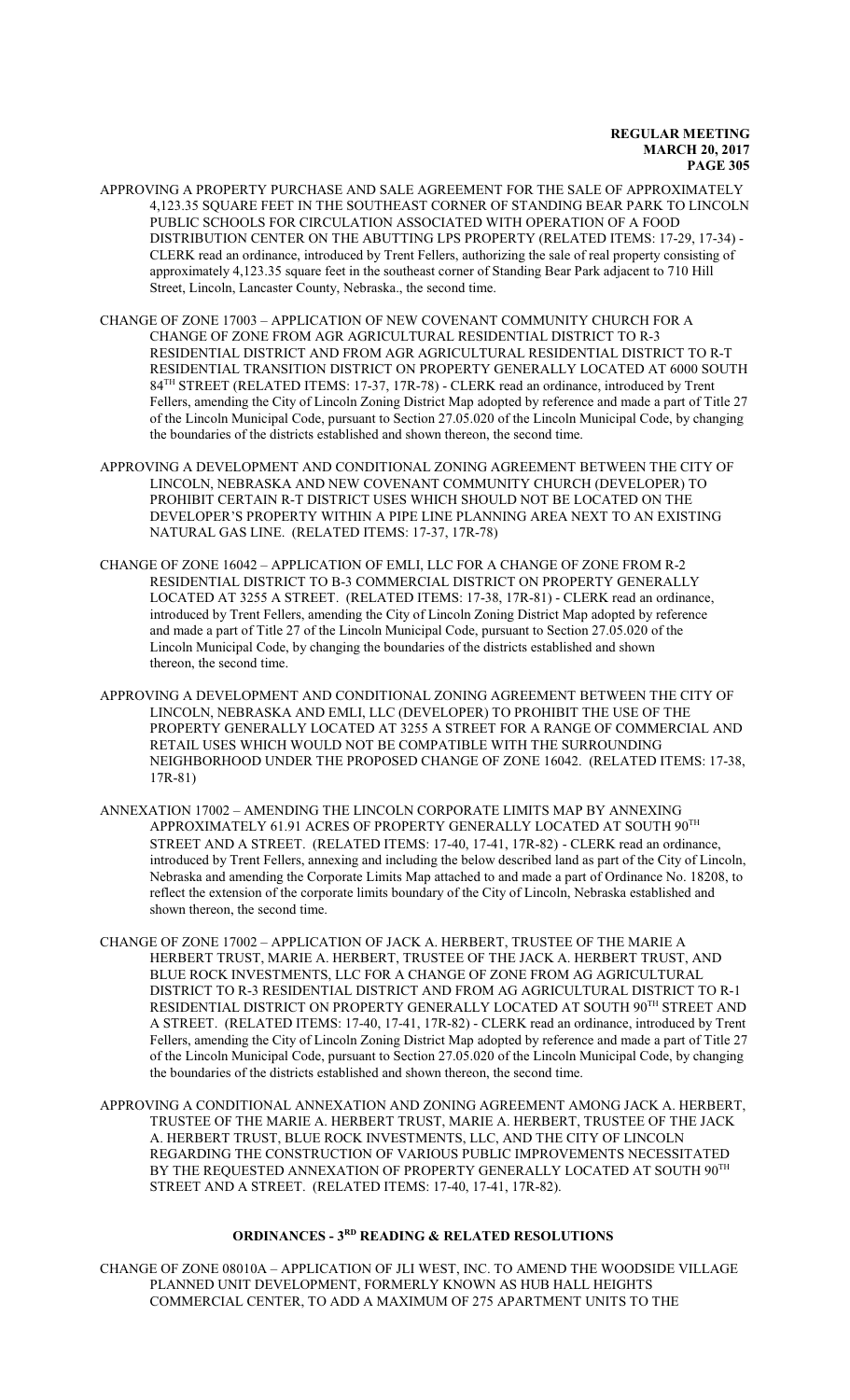COMMERCIAL CENTER AND REDUCE THE OVERALL COMMERCIAL AREA, WITH A DEVELOPMENT PLAN WHICH PROPOSES TO MODIFY STANDARDS OF THE UNDERLYING ZONING DISTRICT, ON PROPERTY GENERALLY LOCATED AT NORTHWEST 48 $^{\text{\tiny{\text{TH}}} }$  STREET AND WEST HOLDREGE STREET (RELATED ITEMS: 17-33, 17R-67) - CLERK read an ordinance, introduced by Roy Christensen, amending Ordinance No. 19083 which (1) transferred: a tract of land composed of a portion of Outlot 'C', Hub Hall Heights 1st Addition, located in the southeast quarter of section 18, township 10 north, range 6 east of the 6th P.M., City of Lincoln, Lancaster County, Nebraska, and more particularly described as follows, the third time.

CHRISTENSEN Moved to pass ordinance as read.

Seconded by Eskridge & carried by the following vote: AYES: Camp, Christensen, Eskridge, Fellers, Gaylor Baird, Lamm, Raybould; NAYS: None.

The ordinance, being numbered #**20464**, is recorded in Ordinance Book 32.

APPROVING AMENDMENT NO. 1 TO THE HUB HALL HEIGHTS CONDITIONAL ANNEXATION AND ZONING AGREEMENT BETWEEN JLI WEST, INC. AND THE CITY OF LINCOLN, NEBRASKA TO DEVELOP THE PROPERTY WITHIN THE HUB HALL HEIGHTS COMMUNITY PLAN AND HUB HALL HEIGHTS COMMERCIAL CENTER PLANNED UNIT DEVELOPMENT WITH BUILDABLE LOTS ADJACENT TO WEST HOLDREGE STREET ON PROPERTY GENERALLY LOCATED NORTHEAST OF NORTHWEST  $48^\mathrm{TH}$  STREET AND NORTH OF HOLDREGE STREET. (RELATED ITEMS: 17-33, 17R-67) (ACTION DATE: 3/13/17) - CLERK read the following resolution, introduced by Roy Christensen, who moved its adoption:

A-90328 BE IT RESOLVED by the City Council of the City of Lincoln, Nebraska:

That Amendment No. 1 to the Hub Hall Heights Conditional Annexation and Zoning Agreement which is attached hereto, marked as Attachment "A" and made a part hereof by reference, between JLI West, Inc. and the City of Lincoln, Nebraska, to develop the property within the Hub Hall Heights Community Unit Plan and Hub Hall Heights Commercial Center Planned Unit Development with buildable lots adjacent to West Holdrege Street on property generally located northeast of Northwest 48<sup>th</sup> Street and north of Holdrege Street, is hereby approved and the Mayor is authorized to execute the Amendment No. 1 on behalf of the City.

BE IT FURTHER RESOLVED that the City Clerk is directed to return one fully executed copy of this Agreement to Rick Peo, Chief Assistant City Attorney, for distribution to JLI West, Inc.

BE IT FURTHER RESOLVED that the City Clerk is directed to forward a copy of this Agreement to Michaela Dugan, Impact Fee Administrator.

Introduced by Roy Christensen

Seconded by Eskridge & carried by the following vote: AYES: Camp, Christensen, Eskridge, Fellers, Gaylor Baird, Lamm, Raybould; NAYS: None.

# **RESOLUTIONS - 1ST READING**

COMP. PLAN CONFORMANCE 17003 – APPROVING AN AMENDMENT TO THE WEST O REDEVELOPMENT PLAN TO ADD THE "NATURE'S VARIETY REDEVELOPMENT PROJECT" TO REMOVE BLIGHT AND SUBSTANDARD CONDITIONS AND STRENGTHEN THE BUSINESS COMMUNITY IN THE WEST O STREET AREA THROUGH THE REDEVELOPMENT OF THREE UNDERDEVELOPED PARCELS THROUGH THE CONSTRUCTION OF AN APPROXIMATELY 24,000 SQUARE FOOT FREEZE-DRYING FACILITY AND DEVELOPMENT OF A PROCESSING CENTER AND A FROZEN STORAGE FACILITY, ON PROPERTY GENERALLY LOCATED AT 3203 WEST VIEW AVENUE AND 235, 301, 311, 321, AND 333 SOUTHWEST  $32^{\text{ND}}$  STREET.

AMENDING THE LINCOLN-LANCASTER COUNTY AIR POLLUTION CONTROL REGULATIONS AND STANDARDS TO ASSURE CONSISTENCY WITH FEDERAL AND STATE AIR QUALITY REGULATIONS - PRIOR to reading:

ESKRIDGE Moved to delay introduction one week to  $3/27/17$ .

- Seconded by Camp & carried by the following vote: AYES: Camp, Christensen, Eskridge, Fellers, Gaylor Baird, Lamm, Raybould; NAYS: None.
- ACCEPTING THE REPORT OF NEW AND PENDING CLAIMS AGAINST THE CITY AND APPROVING DISPOSITION OF CLAIMS SET FORTH FOR THE PERIOD OF MARCH 1-15, 2017.
- AUTHORIZING THE MAYOR TO EXECUTE AN AGREEMENT BETWEEN THE CITY OF LINCOLN AND THE STATE OF NEBRASKA DEPARTMENT OF ROADS (NDOR) SO THAT FEDERAL FUNDS MAY BE USED FOR CONSTRUCTION AND CONSTRUCTION ENGINEERING OF THE SOUTH CODDINGTON AVENUE AND WEST VAN DORN STREET INTERSECTION SAFETY PROJECT. PROJECT NO. HSIP-5205(1), CN 13147.
- APPROVING AN EXTENSION OF MEMORANDUM OF UNDERSTANDING BETWEEN THE STATE OF NEBRASKA DEPARTMENT OF MOTOR VEHICLES AND THE CITY OF LINCOLN POLICE DEPARTMENT FOR THE USE OF DMV FACIAL RECOGNITION SYSTEM FOR A FOUR YEAR PERIOD.